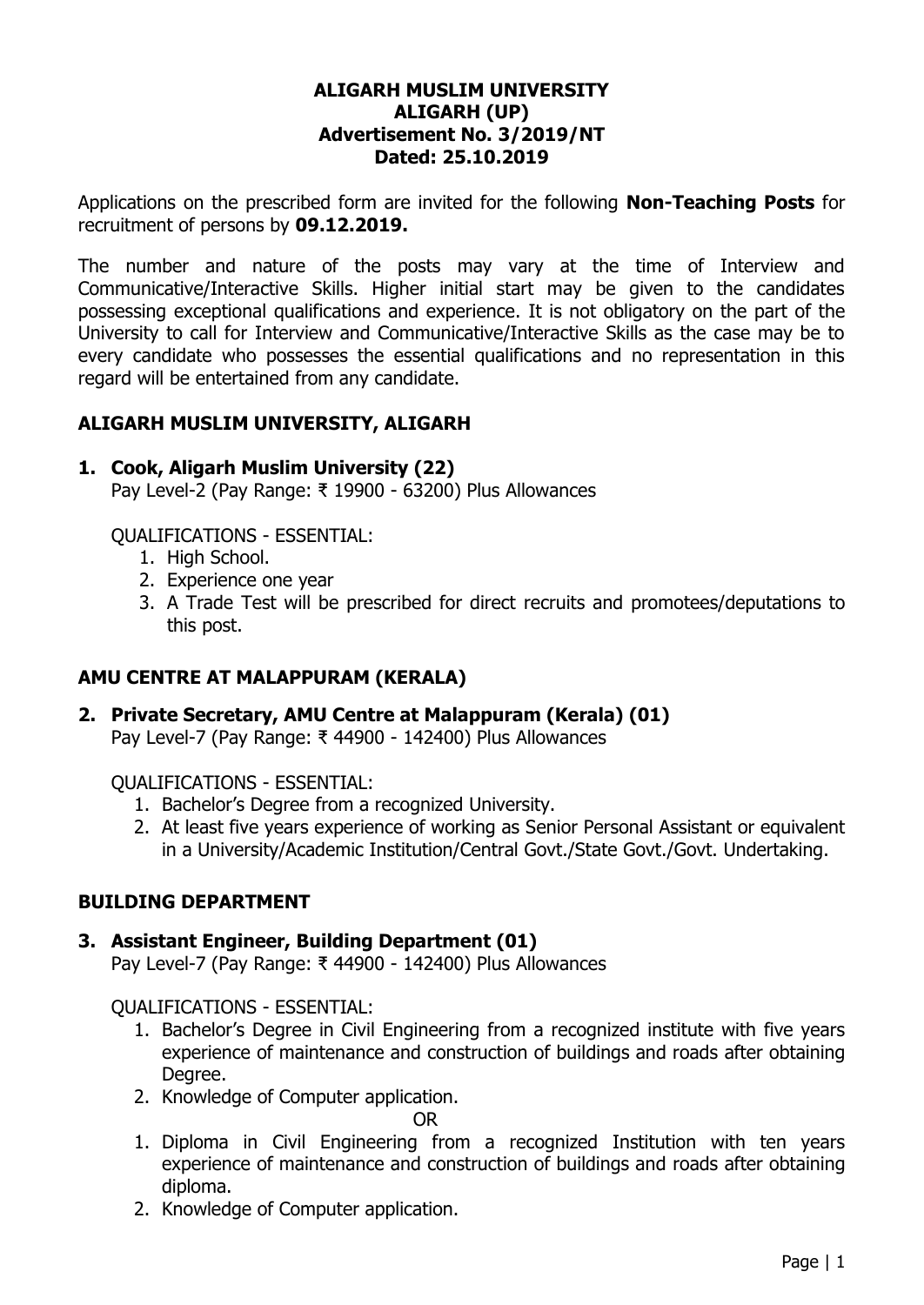## **CENTRAL AUTOMOBILE WORKSHOP**

## **4. Motor Mechanic, Central Automobile Workshop (01)**

Pay Level-5 (Pay Range: ₹ 29200 - 92300) Plus Allowances

## QUALIFICATIONS - ESSENTIAL:

Diploma in Automobiles with two years experience in the relevant field.

OR

High School from any recognized Board with certificate course of Motor Mechanic from any recognized Institute (ITI). 5 years experience of repair & maintenance Petrol Cars from any Automobile Workshop of repute.

OR

High School with 10 years experience of repair & maintenance of Petrol cars from any Automobile Workshop of repute.

## **FINANCE & ACCOUNTS DEPARTMENT**

**5. Section Officer (Accounts), Finance & Accounts Department (03)**

Pay Level-7 (Pay Range: ₹ 44900 - 142400) Plus Allowances

QUALIFICATIONS - ESSENTIAL:

- 1. Bachelor's degree from recognised University.
- 2. Five years' experience of Office administration in the capacity of Assistant (Accounts) or equivalent in a University/Academic Institution/Central Govt./State Govt./Government undertaking.
- 3. Knowledge of Computer specially MS Office, Excel and Accounting Packages.

# **FACULTY OF COMMERCE**

# **6. Technical Assistant (Computer), Department of Commerce (01)**

Pay Level-5 (Pay Range: ₹ 29200 - 92300) Plus Allowances

QUALIFICATIONS - ESSENTIAL:

B.A./B.Sc./B.Com./BCA with two years experience in the relevant field after obtaining degree.

OR

Intermediate/SSSC with Certificate in Software and Hardware and five years experience in the relevant field.

# **FACULTY OF ENGINEERING & TECHNOLOGY**

## **7. Technical Assistant, Department of Civil Engineering (02)**

Pay Level-5 (Pay Range: ₹ 29200 - 92300) Plus Allowances

QUALIFICATIONS - ESSENTIAL:

B.Sc. with two years experience in the relevant field after obtaining degree.

OR

Diploma in Engg.(Civil) with three years experience in the relevant field after obtaining Diploma

OR

Sr. Secondary School (Science)

Trade certificate from I.T.I. with four years experience in the relevant field after obtaining Certificate

DESIRABLE: Basic knowledge of computer (both hardware and software)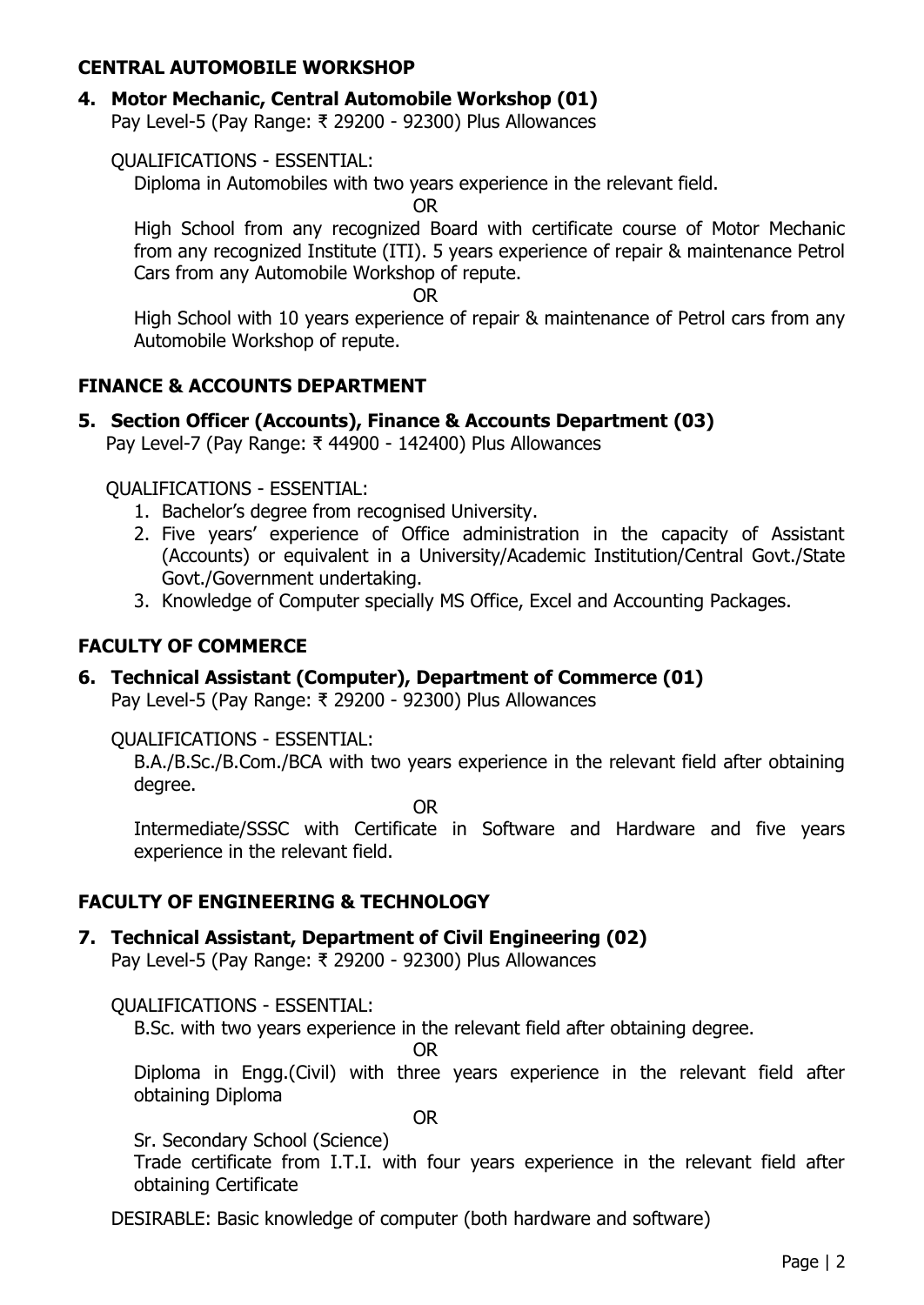### **8. Technical Assistant (Store), Department of Civil Engineering (01)**

Pay Level-5 (Pay Range: ₹ 29200 - 92300) Plus Allowances

QUALIFICATIONS - ESSENTIAL:

1. B.Sc./B.Com./B.A.

2. Two years experience of Store Keeping and Maintenance of Stock Register. DESIRABLE: Basic knowledge of computer (both hardware and software)

#### **9. Lab Assistant, Department of Civil Engineering (06)**

Pay Level-4 (Pay Range: ₹ 25500 - 81100) Plus Allowances

QUALIFICATIONS - ESSENTIAL:

Sr. Secondary School/Intermediate (Sc.) with two years experience in the relevant field after obtaining SSS/Inter.

OR

Secondary School Certificate/High School (Sc.) with four years experience in the relevant field after obtaining Secondary School Certificate/High School.

#### **10. Senior Technical Assistant, Department of Applied Chemistry (01)**

Pay Level-6 (Pay Range: ₹ 35400 - 112400) Plus Allowances

QUALIFICATIONS - ESSENTIAL:

B. Sc. Engg. or its equivalent with one year experience in the relevant field after obtaining degree.

OR

B.Sc. with three years experience in the relevant field after obtaining degree.

OR

Diploma in Engg. with five years experience in the relevant field after obtaining diploma. DESIRABLE: Basic knowledge of computer (both hardware and software)

## **11. Lab Assistant, Department of Applied Chemistry (01)**

Pay Level-4 (Pay Range: ₹ 25500 - 81100) Plus Allowances

#### QUALIFICATIONS - ESSENTIAL:

Sr. Secondary School/Intermediate (Sc.) with two years experience in the relevant field after obtaining SSS/Inter.

OR

Secondary School Certificate/High School (Sc.) with four years experience in the relevant field after obtaining Secondary School Certificate/High School.

## **FACULTY OF LIFE SCIENCE**

# **12. Lab Assistant, Department of Zoology (03)**

Pay Level-4 (Pay Range: ₹ 25500 - 81100) Plus Allowances

## QUALIFICATIONS - ESSENTIAL:

Sr. Secondary School/Intermediate (Sc.) with two years experience in the relevant field after obtaining SSS/Inter.

OR

Secondary School Certificate/High School (Sc.) with four years experience in the relevant field after obtaining Secondary School Certificate/High School.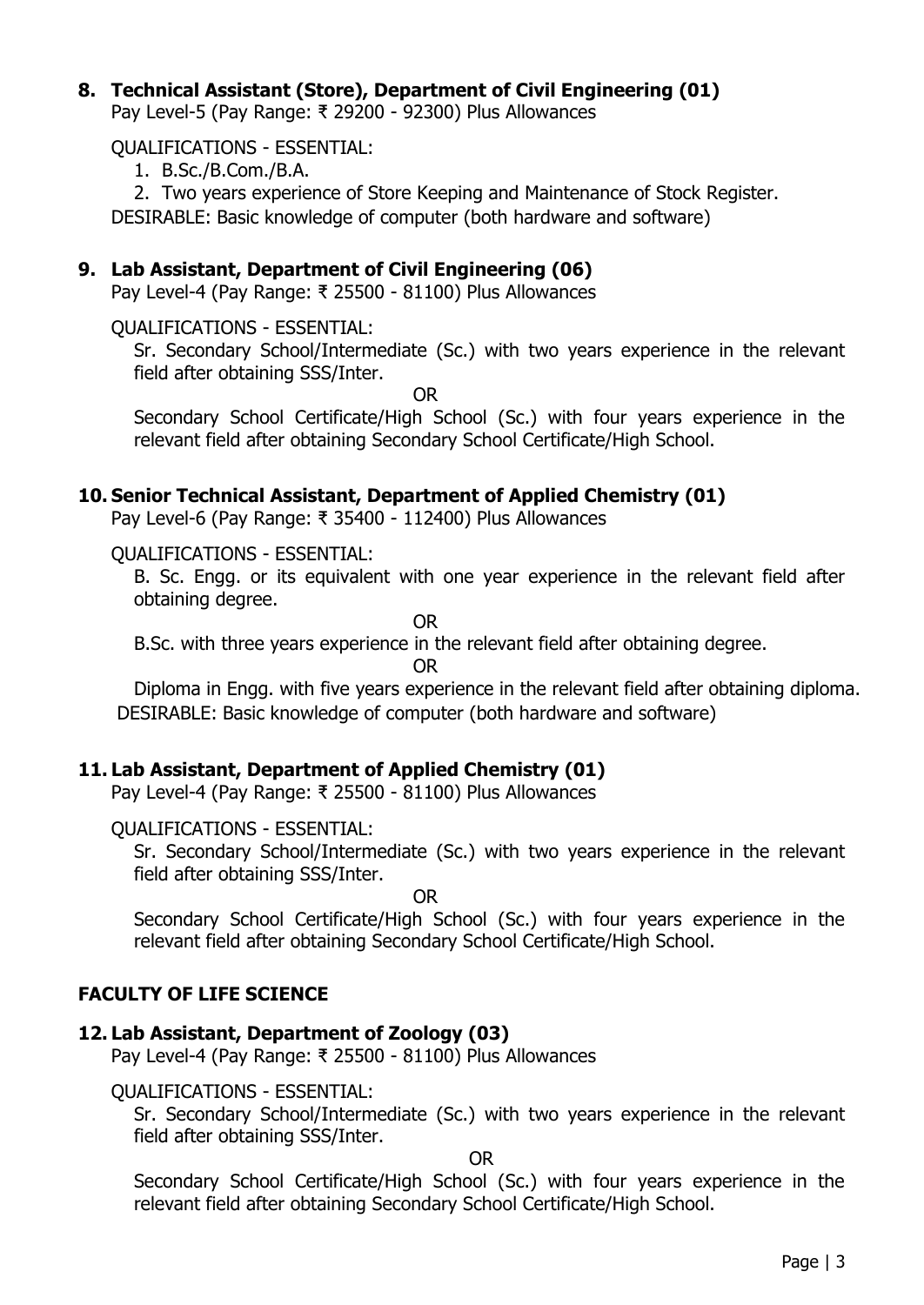# **FACULTY OF SCIENCE**

#### **13. Senior Technical Assistant (Photographer), Department of Geology (01)**

Pay Level-6 (Pay Range: ₹ 35400 - 112400) Plus Allowances

QUALIFICATIONS - ESSENTIAL:

- 1. Graduate
- 2. Diploma in photography
- 3. One-year experience in the relevant field after obtaining diploma.

OR

- 1. Graduate.
- 2. At least Three years' experience of Scientific Photography, complete working knowledge of Digital photography, Photoshop etc.

DESIRABLE: Knowledge of Computer programming (Software & Hardware)

## **J.N. MEDICAL COLLEGE HOSPITAL**

## **14. Junior Technical Officer (Store), J.N. Medical College Hospital (01)**

Pay Level-7 (Pay Range: ₹ 44900 - 142400) Plus Allowances

QUALIFICATIONS - ESSENTIAL:

- 1. B.A./ B.Sc./B.Com.
- 2. Five years experience of managing the Medical Store in a Teaching Hospital. Thorough knowledge of purchase procedure, Book Keeping and storage of drugs, store and Medical equipments.
- 3. Computer knowledge.

## **15. Senior Technical Assistant (Optometry), J.N. Medical College Hospital (01)**

Pay Level-6 (Pay Range: ₹ 35400 - 112400) Plus Allowances

QUALIFICATIONS - ESSENTIAL:

- 1. Bachelor's degree in relevant field from recognized institution.
- 2. Four years experience in relevant field after obtaining bachelor's Degree.

OR

- 1. Two years Diploma in relevant field from recognized institution.
- 2. Five years experience in the relevant field after obtaining diploma.

DESIRABLE: Computer knowledge

## **16. Lab Assistant (Dark Room), J.N. Medical College Hospital (01)**

Pay Level-4 (Pay Range: ₹ 25500 - 81100) Plus Allowances

#### QUALIFICATIONS - ESSENTIAL:

Sr. Secondary School/ Intermediate (Sc.) with two years experience in the relevant field after obtaining SSS/Inter.

OR

Secondary School Certificate/ High School (Sc.) with four years experience in the relevant field after obtaining Secondary School Certificate/High School.

DESIRABLE: Diploma in Laboratory Technology.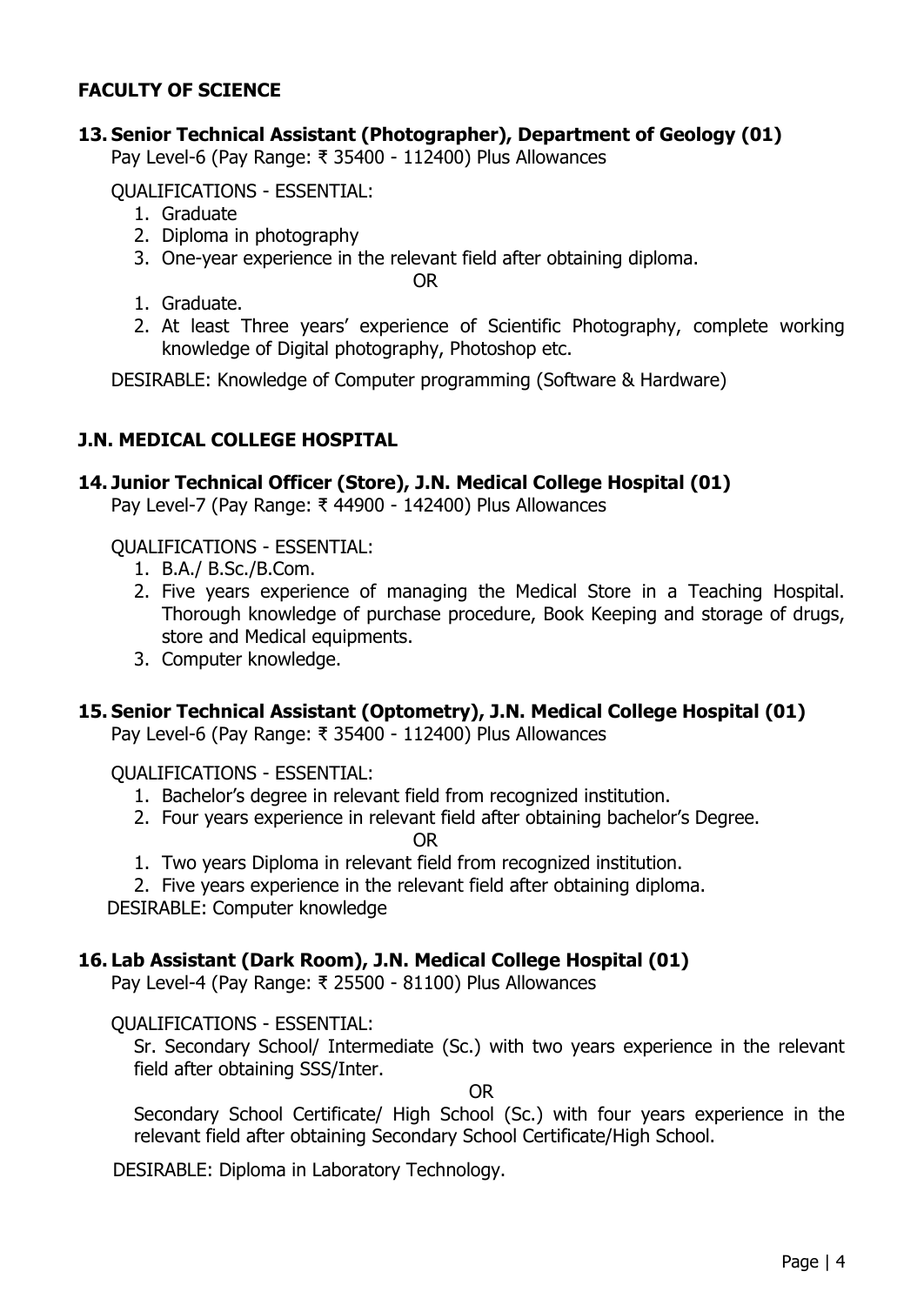## **17. Medical Officer, Modern Trauma Centre, J.N.M.C.H. (XII Plan) (03)**

Pay Level-10 (Pay Range: ₹ 56100 - 177500) Plus Allowances

#### QUALIFICATIONS - ESSENTIAL:

- 1. M.B.B.S. from a recognized University.
- 2. Postgraduate Degree or Diploma in a Clinical Subject.
- 3. Three years' experience as Resident or Registrar in a Teaching Hospital.

### DESIRABLE:

- 1. MD/MS in General Surgery/Orthopaediac Surgery/Anaesthesiology/Medicine.
- 2. One-year experience in Trauma Management, ACLS CTLS etc.
- 3. Experience of Causality work & Knowledge of Medico legal work.
- 4. Computer Knowledge.

## **MAULANA AZAD LIBRARY**

## **18. University Librarian, Maulana Azad Library (For a tenure of five years) (01)**

Pay Level- AL-14 (Pay Range: ₹ 144200 - 218200) Plus Allowances

QUALIFICATIONS - ESSENTIAL:

- 1. A Master's Degree in Library Science/Information Science/Documentation Science with at least 55% marks or an equivalent grade in a point-scale wherever the grading system is followed.
- 2. At least ten years as a Librarian at any level in University Library or ten years of teaching as Assistant/Associate Professor in Library Science or ten years' experience as a College Librarian.
- 3. Evidence of innovative Library Services, including the integration of ICT in a Library.
- 4. A Ph.D. Degree in Library Science/Information Science/Documentation/Archives and Manuscript-Keeping.

## **NOTE:**

- 1. A relaxation of 5% shall be allowed at the Bachelor's as well as at the Master's level for the candidates belonging to Scheduled Caste/Scheduled Tribe/Other Backward Classes (OBC)(Non-creamy Layer)/Differently-abled ((a) Blindness and low vision; (b) Deaf and Hard of Hearing; (c) Locomotor disability including cerebral palsy, leprosy cured, dwarfism, acid-attack victims and muscular dystrophy; (d) Autism, intellectual disability, specific learning disability and mental illness; (e) Multiple disabilities from amongst persons under (a) to (d) including deaf-blindness) for the purpose of eligibility and assessing good academic record for direct recruitment. The eligibility marks of 55% marks (or an equivalent grade in a point scale wherever the grading system is followed) and the relaxation of 5% to the categories mentioned above are permissible, based only on the qualifying marks without including any grace mark procedure.
- 2. A relaxation of 5% shall be provided, (from 55% to 50% of the marks) to the Ph.D. Degree holders who have obtained their Master's Degree prior to19 September, 1991.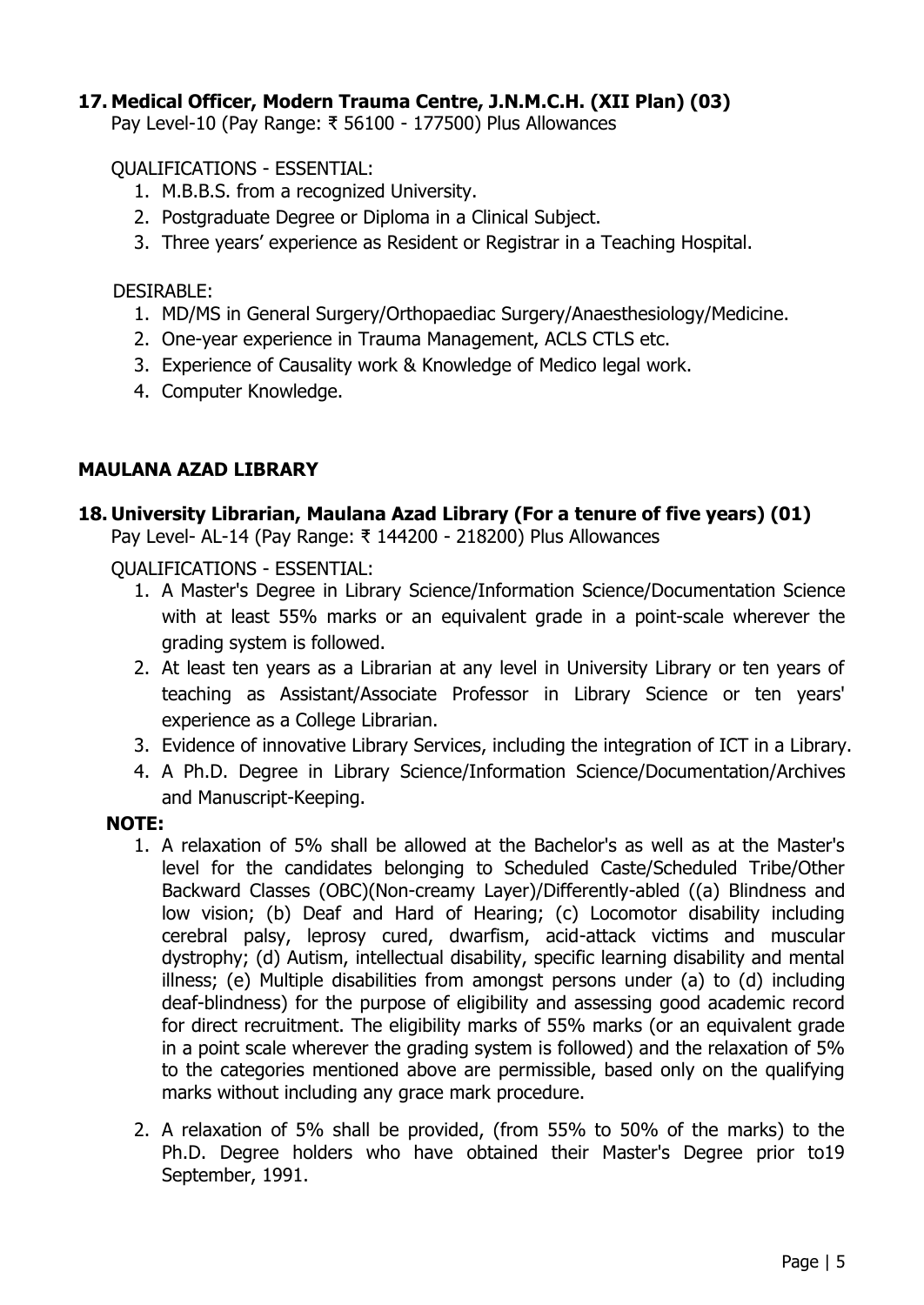## **PROPERTIES & WAQFS**

## **19. Property Officer, Properties & Waqfs (01)**

Pay Level-7 (Pay Range: ₹ 44900 - 142400) Plus Allowances

QUALIFICATIONS - ESSENTIAL:

- 1. Law Graduate with min 50% marks.
- 2. Minimum seven years practice in a Waqf Board/District Court/High Court/High Court/Supreme Court.
- 3. Experience of handling Waqfs and property Cases.
- 4. Knowledge of Urdu, Hindi, English.

DESIRABLE:

- 1. Knowledge of Computers.
- 2. Should be Medically and Physically fit.

# **DURATION: Five years fixed tenure basis.**

JOB DESCRIPTION:

- 1. Dealing on day to day basis with land issues.
- 2. Perusing all kinds of court cases, court representation. Measurement of properties and land etc.
- 3. Dealing with waqf cases and waqf boards.
- 4. Preparation and filing of cases, FIR and other legal formalities.
- 5. Post involves pan India day and night movement on frequent intervals for all of the above task and duties.

# **20. Lekhpal, Properties & Waqfs (01)**

Pay Level-4 (Pay Range: ₹ 25500 - 81100) Plus Allowances

QUALIFICATIONS - ESSENTIAL:

- 1. Intermediate or equivalent Certificate.
- 2. Ten years' experience in the field of Revenue/Consolidation with knowledge of Hindi, Urdu & English.

# **UNIVERSITY GAMES COMMITTEE**

# **21. Assistant Director Physical Education, University Games Committee (01)**

Pay Level-AL-10 (Pay Range: ₹ 57700 - 182400) Plus Allowances

QUALIFICATIONS - ESSENTIAL:

**A**

- 1. A Master's Degree in Physical Education and Sports or Physical Education or Sports Science with 55% marks (or an equivalent grade in a point-scale, wherever the grading system is followed).
- 2. Record of having represented the University/College at the Interuniversity/ Inter-Collegiate competitions or the State and/or National Championships.
- 3. Besides fulfilling the above qualifications, the candidate must have cleared the National Eligibility Test (NET), conducted by the UGC or CSIR, or a similar test accredited by the UGC, like SLET/SET, or who are or have been awarded a Ph.D. Degree in Physical Education or Physical Education and Sports or Sports Science,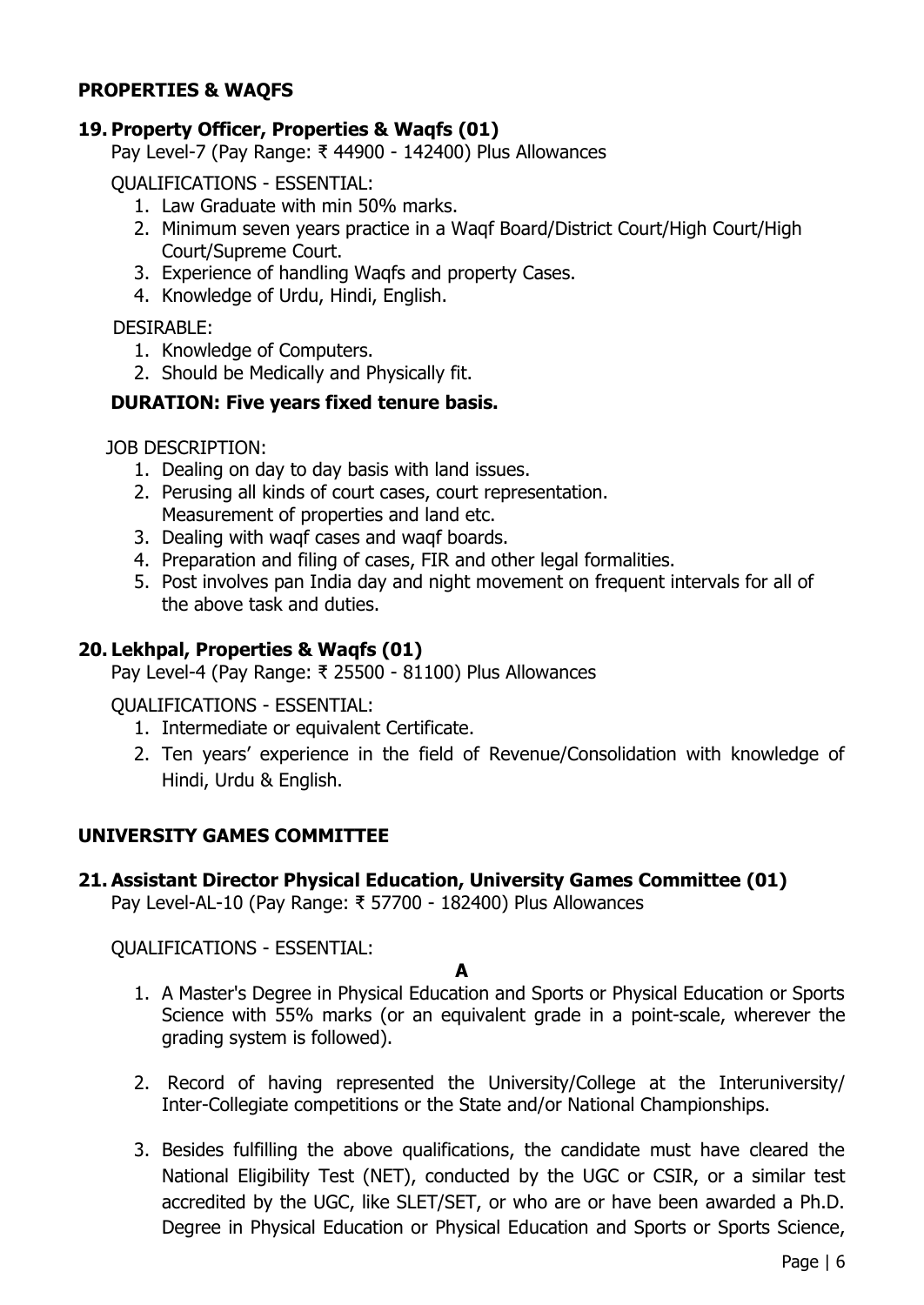in accordance with the University Grants Commission (Minimum Standards and Procedure for, Award of M.Phil. Ph.D. Degree) Regulations, 2009 or 2016 and their amendments from time to time, as the case may be:

 Provided that, candidates registered for the Ph.D. degree prior to July 11, 2009, shall be governed by the provisions of the then existing Ordinances/ Byelaws/Regulations of the Institutions awarding the degree and such Ph.D. degree holders shall be exempted from the requirement of NET/SLET/SET for recruitment and appointment of Assistant Professor or equivalent positions in University, subject to the, fulfillment of the following conditions: -

- a) The Ph.D. degree of the candidate has been awarded in regular mode;
- b) The Ph.D. thesis has been evaluated by at least two external examiners;
- c) Open Ph.D. viva voce of the candidate has been conducted;
- d) The candidate has published two research papers from his/her Ph.D. work out of which at least one is in a refereed journal;
- e) The candidate has presented at least two research papers in conference/seminar, based on his/her Ph.D. work.

**NOTE:** The fulfillment of these conditions (a) to (e) is to be certified by the Controller of Examinations/Registrar of the University.

- 4. NET/SLET/SET shall also not be required for such Masters Programmes in disciplines for which NET/SLET/SET is not conducted by the UGC, CSIR or similar test accredited by the UGC like SLET/SET.
- 5. Passed the physical fitness test conducted in accordance with these ordinances.

OR **B**

An' Asian game or commonwealth games medal winner who has a degree at least at Post-Graduation level.

## **NOTE:**

- 1. A relaxation of 5% shall be allowed at the Bachelor's as well as at the Master's level for the candidates belonging to Scheduled Caste/Scheduled Tribe/Other Backward Classes (OBC)(Non-creamy Layer)/Differently-abled ((a) Blindness and low vision; (b) Deaf and Hard of Hearing; (c) Locomotor disability including cerebral palsy, leprosy cured, dwarfism, acid-attack victims and muscular dystrophy; (d) Autism, intellectual disability, specific learning disability and mental illness; (e) Multiple disabilities from amongst persons under (a) to (d) including deaf-blindness) for the purpose of eligibility and assessing good academic record for direct recruitment. The eligibility marks of 55% marks (or an equivalent grade in a point scale wherever the grading system is followed) and the relaxation of 5% to the categories mentioned above are permissible, based only on the qualifying marks without including any grace mark procedure.
- 2. A relaxation of 5% shall be provided, (from 55% to 50% of the marks) to the Ph.D. Degree holders who have obtained their Master's Degree prior to19 September, 1991.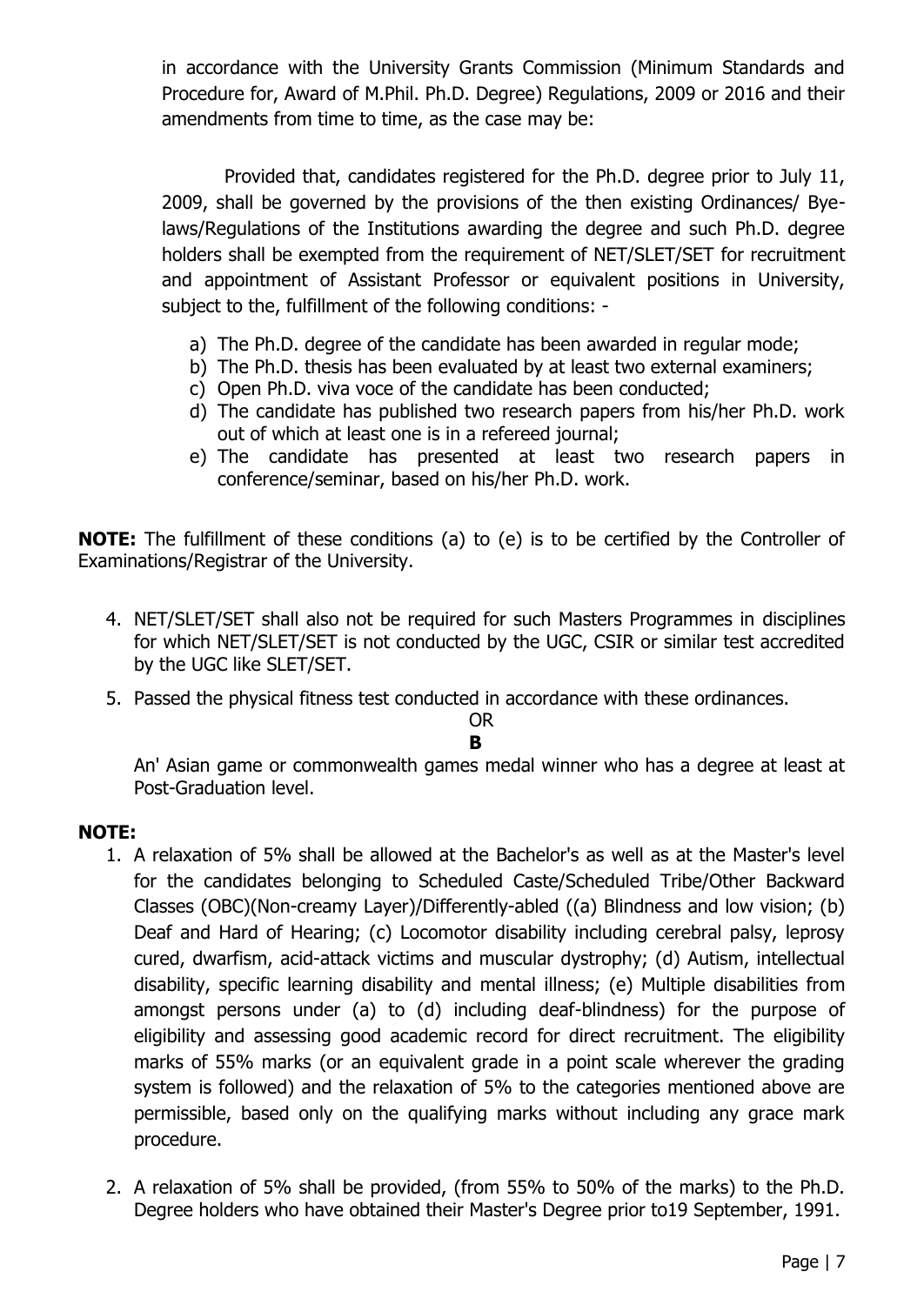## **22. Pump Operator, Building Department (01)**

Pay Level-3 (Pay Range: ₹ 21700 - 69100) Plus Allowances

QUALIFICATIONS - ESSENTIAL:

- 1. High School.
- 2. Certificate in Electrician/Fitter/Plumber from ITI/recognized Technical Institution.

OR

High School with six years' experience in the relevant field after passing Secondary School Certificate (Class X)/High School.

\*\*\*\*\*\*\*\*\*\*\*\*\*\*\*\*\*\*\*\*

The Employment Form to the above posts may be downloaded from the following website:

#### **[www.amuregistrar.com](http://www.amuregistrar.com/)**

**OR**

**<https://www.amu.ac.in/registrarsection.jsp?did=10259&lid=Application%20Forms>**

#### **IMPORTANT INSTRUCTIONS:**

- 1. Persons downloading the Form from the Net are required to send a Cash receipt of Rs.500/- issued by the State Bank of India, AMU Branch (05555), under the Head, "Employment Fee" in the Account No. 10612177016 or Demand Draft of Rs.500/ payable to Finance Officer, AMU, Aligarh at State Bank of India, AMU Branch Aligarh (05555), along with the duly filled employment form complete in all respect. Complete application form procured in the above manner may either be delivered personally at the Reception Counter of Administrative Block or sent by post, superscribing on the top at the left side of the cover, the post applied for, advertisement number and date, to the **Joint Registrar, Selection Committee Section (Non-Teaching), Registrar's Office, Aligarh Muslim University, Aligarh – 202002, so as to reach him by 09.12.2019.**
- 2. **The following categories of application forms have to be filled up by the candidates for the Posts against which it is mentioned:**

| a) University Librarian                  | : FN2 |
|------------------------------------------|-------|
| b) Assistant Director Physical Education | : FN3 |
| c) All Non-Teaching Posts                | : F3  |

- 3. Applications received late or without necessary supporting documents, Degrees/Certificates/ Marksheets and Experience Certificates not attested by the Head of the Department/Institution/Gazetted Officer/self-attestation shall be rejected summarily. The claim of the disability shall be examined by the Medical Board of the University for accessing variation in the disability before issuing appointment letter if selected.
- 4. Relevant grade which is regarded as equivalent of 55% where the grading system is followed by recognized University shall also be considered eligible.
- 5. Age relaxation or any other concession shall be provided as per government of India rule in the recruitment of persons with disability.